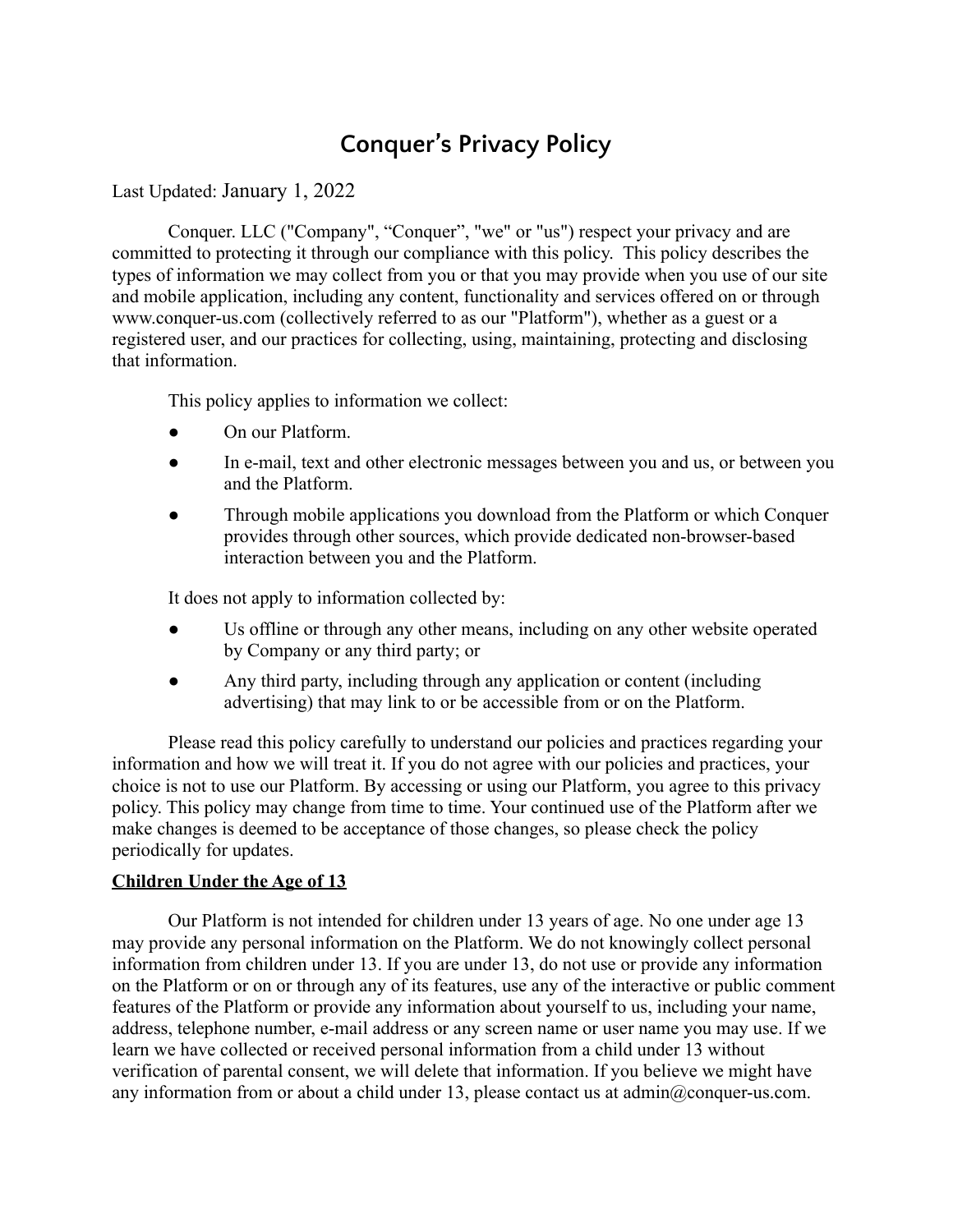# **Information We Collect About You and How We Collect It**

We may collect several types of information from and about users of our Platform, including information:

- by which you may be personally identified, such as name, postal address, e-mail address, telephone number, and any other identifier by which you may be contacted online or offline ("**personal information**");
- that is about you but individually does not identify you, such as information about your interests or the sports you play.
- about your internet connection, the equipment you use to access our Platform and usage details.

We collect this information:

- Directly from you when you provide it to us.
- Automatically as you navigate through the site. Information collected automatically may include usage details, IP addresses and information collected through cookies, web beacons and other tracking technologies.
- From third parties, for example, our business partners.

**Information You Provide to Us.** The information we collect on or through our Platform may include:

- Information that you provide by filling in forms on our Platform. This includes information provided at the time of registering to use our Platform or requesting further services (including the personal information detailed above). We may also ask you for information sign for a particular group, event or league, or when you report a problem with our Platform.
- Information about your interest in or willingness to participate in certain sports or events.
- Additional information we may request in relationship to your participation in sports-related groups or events, such as your height, weight, body type, or skill level for a particular sport (e.g. to help place you in an appropriate sports group/class).
- Records and copies of your correspondence (including e-mail addresses), if you contact us.
- Your responses to surveys that we might ask you to complete for research purposes.
- Details of transactions you carry out through our Platform and of the fulfillment of your orders. You may be required to provide financial information before placing an order through our Platform.
- Your search queries on the Platform.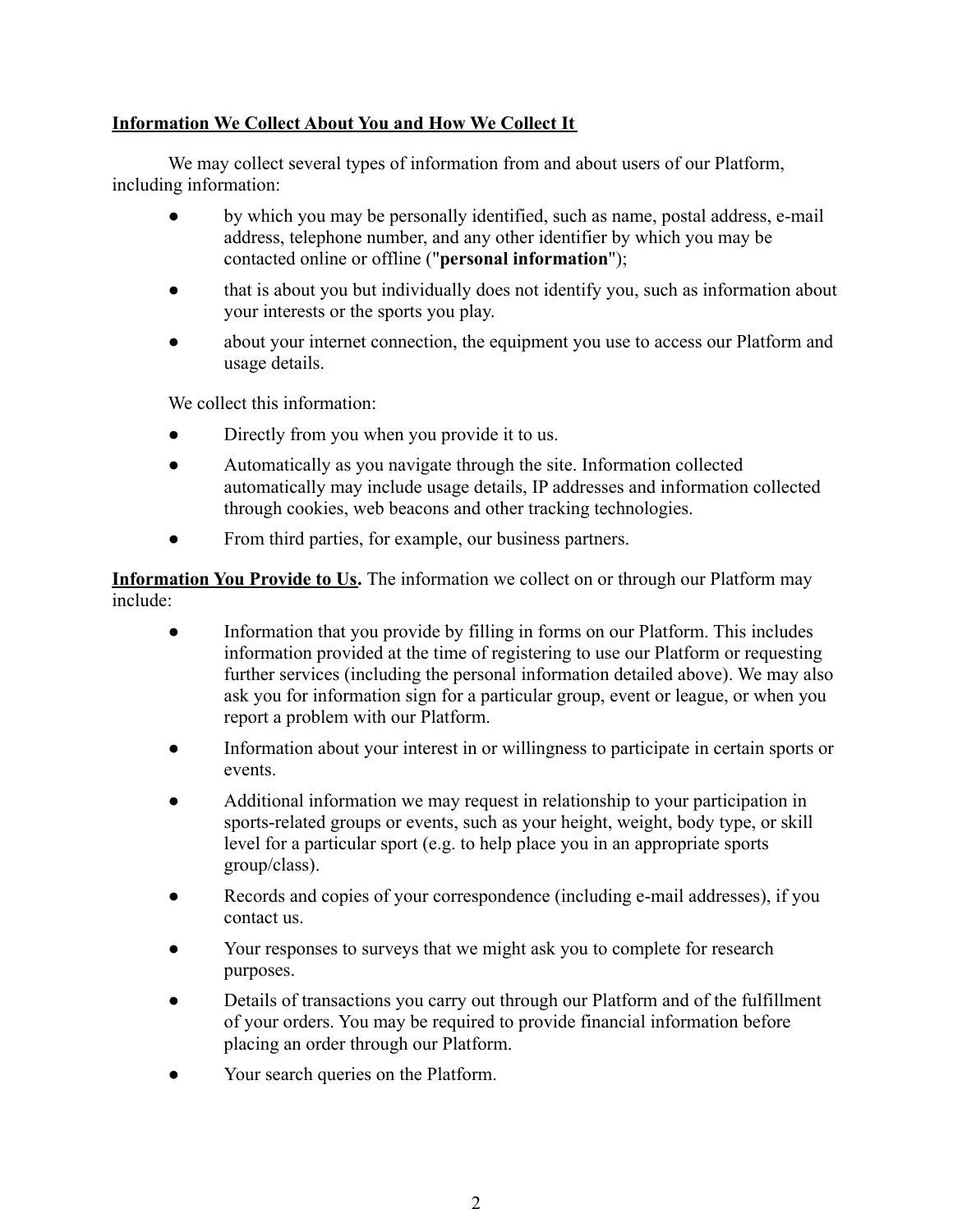You also may provide information to be published or displayed (hereinafter, "**posted**") on public areas of the Platform, or transmitted to other users of the Platform or third parties (collectively, "**User Contributions**"). Your User Contributions are posted on and transmitted to others at your own risk. Although we limit access to certain pages, please be aware that no security measures are perfect or impenetrable. Additionally, we cannot control the actions of other users of the Platform with whom you may choose to share your User Contributions. Therefore, we cannot and do not guarantee that your User Contributions will not be viewed by unauthorized persons.

**Information We Collect Through Automatic Data Collection Technologies.** As you navigate through and interact with our Platform, we may use automatic data collection technologies to collect certain information about your equipment, browsing actions and patterns, including:

- Details of your visits to our Platform, including traffic data, location data, logs and other communication data and the resources that you access and use on the Platform.
- Information about your computer and internet connection, including your IP address, operating system and browser type.

We also may use these technologies to collect information about your online activities over time and across third-party websites or other online services (behavioral tracking). Please email [admin@conquer-us.com](mailto:admin@conquer-us.com) to request information on how you can opt out of behavioral tracking on this website and how we respond to web browser signals and other mechanisms that enable consumers to exercise choice about behavioral tracking.

The information we collect automatically is statistical data and does not include personal information, but we may maintain it or associate it with personal information we collect in other ways or receive from third parties. It helps us to improve our Platform and to deliver a better and more personalized service, including by enabling us to:

- Estimate our audience size and usage patterns.
- Store information about your preferences, allowing us to customize our Platform according to your individual interests.
- Speed up your searches.
- Recognize you when you return to our Platform.

The technologies we use for this automatic data collection may include:

- **Cookies (or browser cookies).** A cookie is a small file placed on the hard drive of your computer. You may refuse to accept browser cookies by activating the appropriate setting on your browser. However, if you select this setting you may be unable to access certain parts of our Platform. Unless you have adjusted your browser setting so that it will refuse cookies, our system will issue cookies when you direct your browser to our Platform.
- **Flash Cookies.** Certain features of our Platform may use local stored objects (or Flash cookies) to collect and store information about your preferences and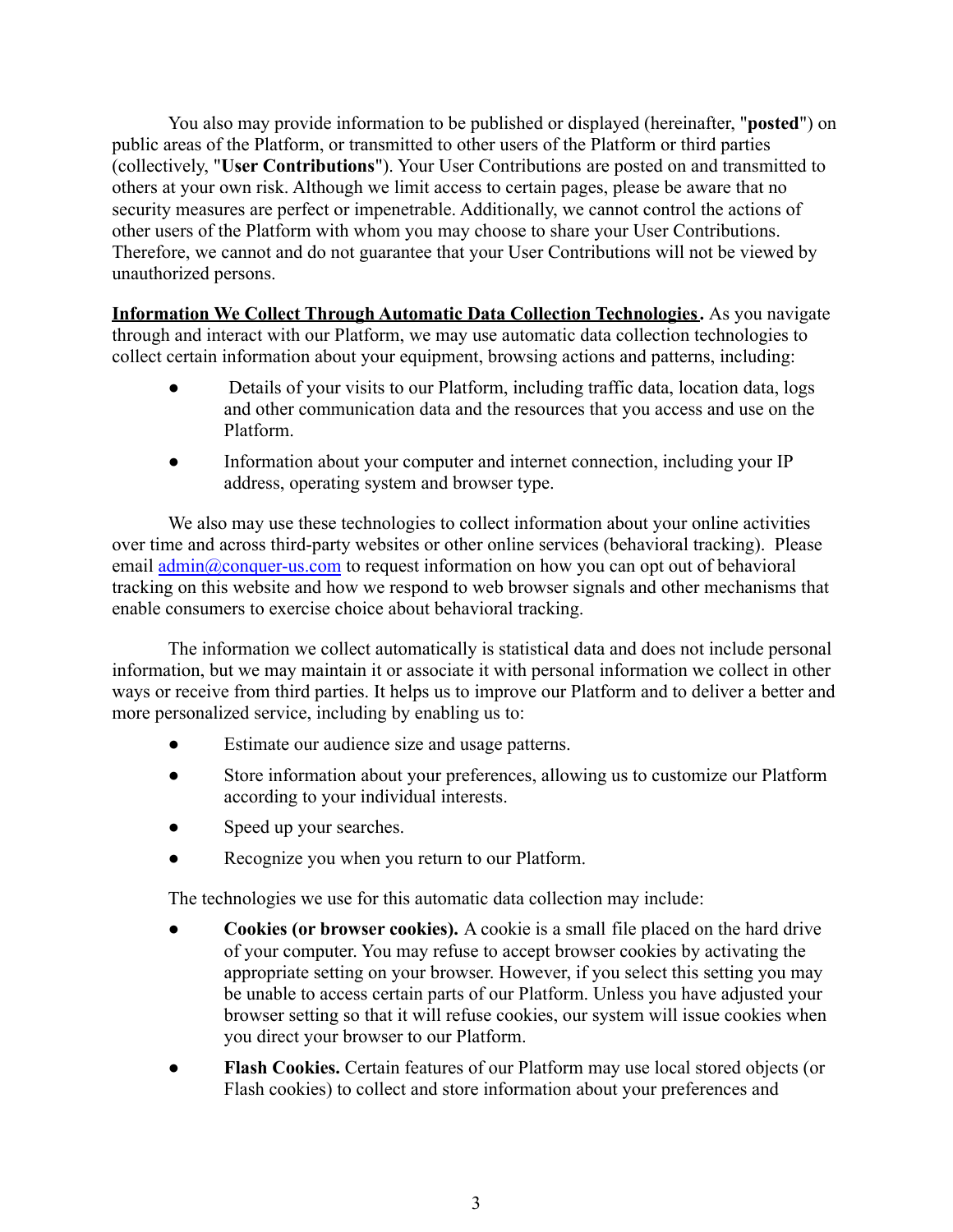navigation to, from and on our Platform. Flash cookies are not managed by the same browser settings as are used for browser cookies.

Web Beacons. Portions of our Platform may contain small electronic files known as web beacons (also referred to as clear gifs. pixel tags and single-pixel gifs) that permit the Company, for example, to count users who have visited those pages or opened an email and for other related website statistics (for example, recording the popularity of certain website content and verifying system and server integrity).

We do not collect personal information automatically, but we may tie this information to personal information about you that we collect from other sources or you provide to us.

## **Third-party Use of Cookies and Other Tracking Technologies.**

Some content or applications, including advertisements, on the Platform are served by third-parties, including advertisers, ad networks and servers, content providers and application providers. These third parties may use cookies alone or in conjunction with web beacons or other tracking technologies to collect information about you when you use our Platform. The information they collect may be associated with your personal information or they may collect information, including personal information, about your online activities over time and across different websites and other online services . They may use this information to provide you with interest-based (behavioral) advertising or other targeted content. We do not control these third parties' tracking technologies or how they may be used. If you have any questions about an advertisement or other targeted content, you should contact the responsible provider directly.

## **How We Use Your Information**

We use information that we collect about you or that you provide to us, including any personal information:

- To present our Platform and its contents to you.
- To provide you with information, products or services that you request from us.
- To fulfill any other purpose for which you provide it.
- To provide you with notices about your account.
- To carry out our obligations and enforce our rights arising from any contracts entered into between you and us, including for billing and collection.
- To notify you about changes to our Platform or any products or services we offer or provide though it.
- To allow you to participate in interactive features on our Platform.
- In any other way we may describe when you provide the information.
- For any other purpose with your consent.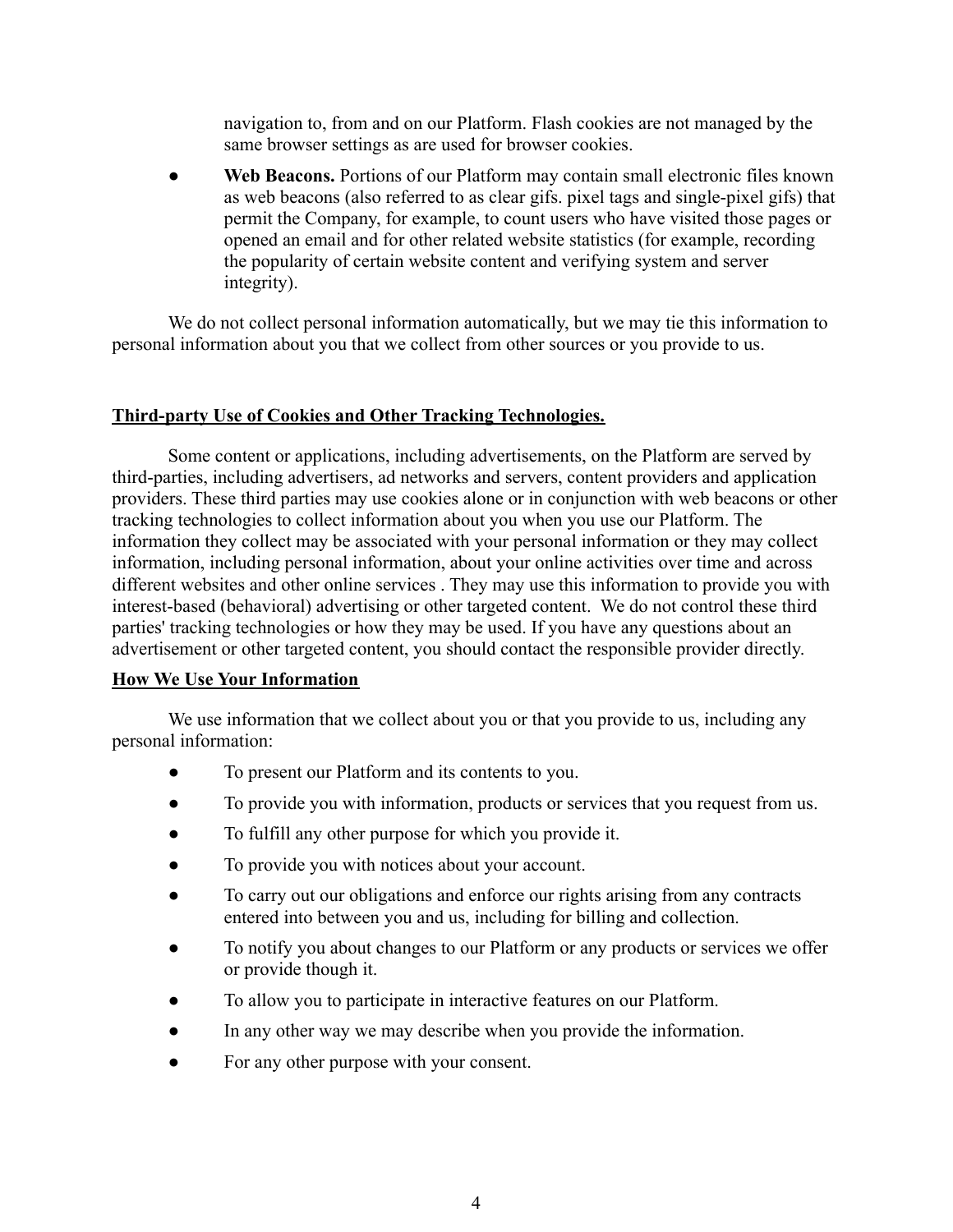We may also use your information to contact you about our own and third-parties' goods and services that may be of interest to you. If you do not want us to use your information in this way, please email  $\frac{\text{admin}(a)}{\text{conquer-us.com}}$  or use the appropriate unsubscribe link in any appropriate communications.

We may use the information we have collected from you to enable us to display advertisements to our advertisers' target audiences. Even though we do not disclose your personal information for these purposes without your consent, if you click on or otherwise interact with an advertisement, the advertiser may assume that you meet its target criteria.

## **Disclosure of Your Information**

We may disclose aggregated information about our users, and information that does not identify any individual, without restriction.

We may disclose personal information that we collect or you provide as described in this privacy policy:

- To our subsidiaries and affiliates.
- To contractors, service providers and other third parties we use to support our business.
- To a buyer or other successor in the event of a merger, divestiture, restructuring, reorganization, dissolution or other sale or transfer of some or all of Conquer. LLC's assets, whether as a going concern or as part of bankruptcy, liquidation or similar proceeding, in which personal information held by Conquer. LLC about our Platform users is among the assets transferred.
- To third parties to market their products or services to you if you have not opted out of these disclosures.
- To fulfill the purpose for which you provide it.
- For any other purpose disclosed by us when you provide the information.
- With your consent.

We may also disclose your personal information:

- To comply with any court order, law or legal process, including to respond to any government or regulatory request.
- To enforce or apply our Terms of Services and other agreements.
- If we believe disclosure is necessary or appropriate to protect the rights, property, or safety of Conquer, our customers or others.

# **Choices About How We Use and Disclose Your Information**

We strive to provide you with choices regarding the personal information you provide to us. We have created mechanisms to provide you with the following control over your information: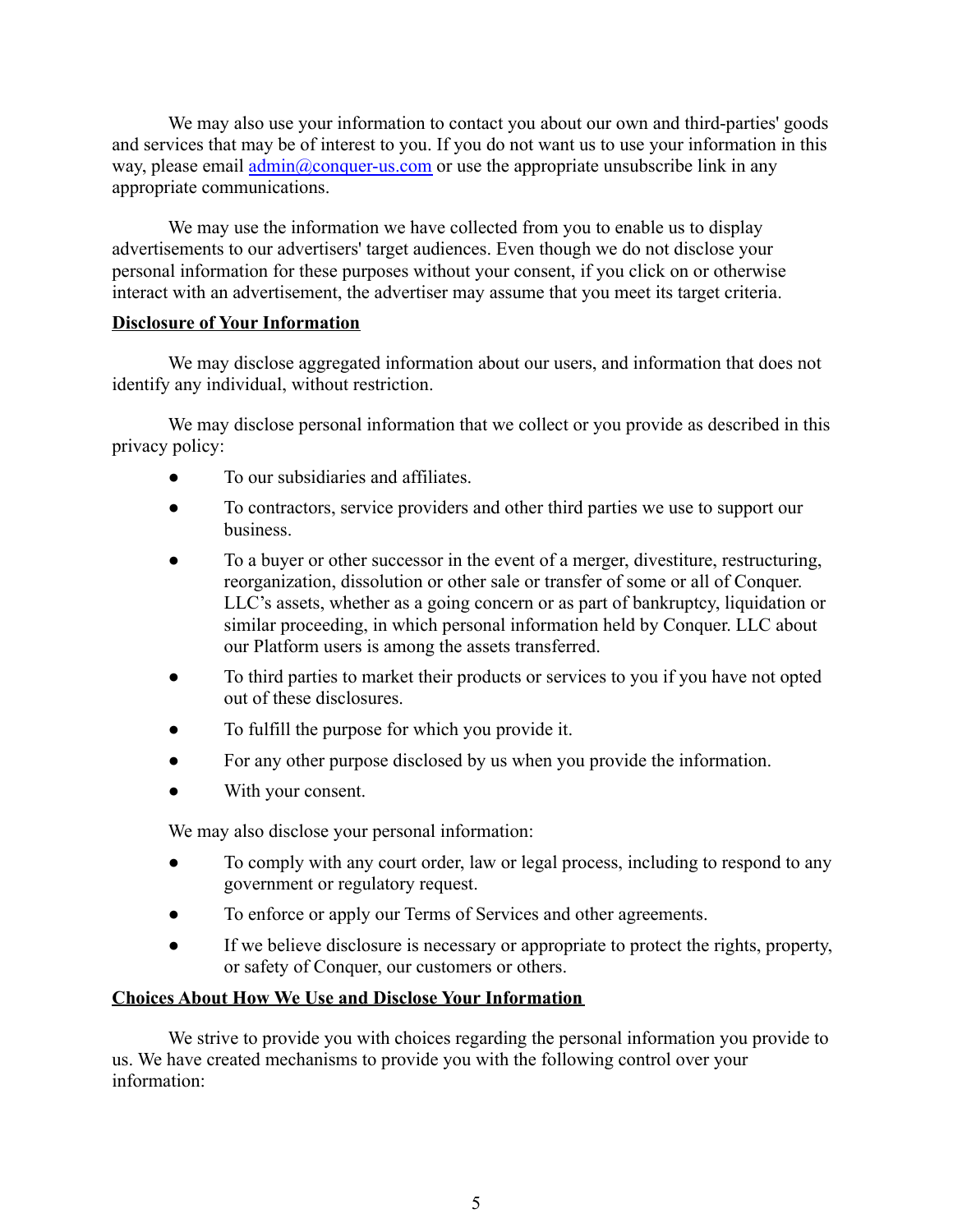- **Tracking Technologies and Advertising.** You can set your browser to refuse all or some browser cookies, or to alert you when cookies are being sent. To learn how you can manage your Flash cookie settings, visit the Flash player settings page on Adobe's website. If you disable or refuse cookies, please note that some parts of this site may then be inaccessible or not function properly.
- **Disclosure of Your Information for Third-Party Advertising.** If you do not want us to share your personal information with unaffiliated or non-agent third parties for promotional purposes, you can opt-out by emailing us at [admin@conquer-us.com.](mailto:admin@conquer-us.com)
- **Promotional Offers from the Company.** If you do not wish to have your e-mail address or phone number used by the Company to promote our own or third parties' products or services, you can opt-out by emailing us at [admin@conquer-us.com,](mailto:admin@conquer-us.com) or selecting the appropriate unsubscribe options on our emails or texts.
- **Targeted Advertising.** If you do not want us to use information that we collect or that you provide to us to deliver advertisements according to our advertisers' target-audience preferences, you can opt-out by emailing us at [admin@conquer-us.com.](mailto:admin@conquer-us.com)

## **Accessing and Correcting Your Information**

You can review and change your personal information by logging into the Platform and visiting your account profile page.

You may also send us an e-mail at [admin@conquer-us.com](mailto:admin@conquer-us.com) to request access to, correct or delete any personal information that you have provided to us. We cannot delete your personal information except by also deleting your user account. We may not accommodate a request to change information if we believe the change would violate any law or legal requirement or cause the information to be incorrect.

If you delete your User Contributions from the Platform, copies of your User Contributions may remain viewable in cached and archived pages, or might have been copied or stored by other Platform users. Proper access and use of information provided on the Platform, including User Contributions, is governed by our Terms of Service.

## **Your California Privacy Rights**

California Civil Code Section § 1798.83 permits users of our Platform that are California residents to request certain information regarding our disclosure of personal information to third parties for their direct marketing purposes. To make such a request, please send an e-mail to [admin@conquer-us.com.](mailto:admin@conquer-us.com)

# **Data Security**

We have implemented measures designed to secure your personal information from accidental loss and from unauthorized access, use, alteration and disclosure. The safety and